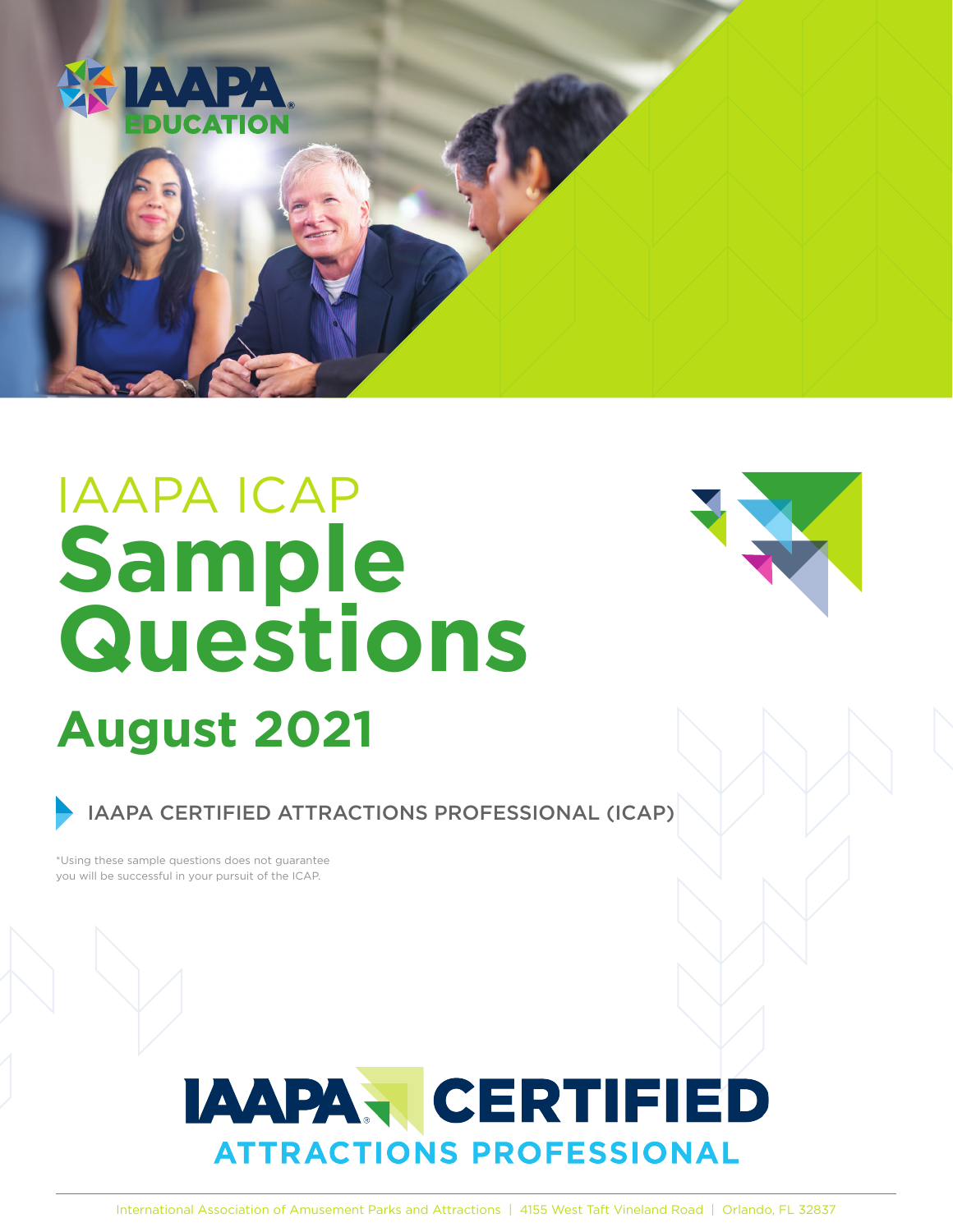#### **Introduction:**

Thank you for your interest in becoming IAAPA certified! Becoming certified is a significant milestone in your attractions career that provides many benefits to you. The allnew, exam-based IAAPA certification program will examine your knowledge across multiple domains. Upon completing the examination, you will enter a community of distinguished professionals. IAAPA Certification is the gold standard for validating your knowledge, skills, and abilities within the attractions industry.

#### **About this Document:**

This document removes the mystery of what kinds of questions you will see on the exam. Exam questions are developed using a robust, scientific methodology comprised of IAAPA subject matter experts, guided by IAAPA's external exam development partner.

This document provides *examples* of the types of questions you may find on the exam across the various domains of the exam. **Using this document does not guarantee that you will be successful in your pursuit of the IAAPA certification.** This document is for illustrative purposes only. It is the candidate's responsibility to ensure they meet the requirements for certification by reviewing the various certification documents located **[HERE](https://www.iaapa.org/education/iaapa-certification)**.

By using this document, you agree to waive any claim against IAAPA if you do not pass a certification exam; and you acknowledge that you understand this information.

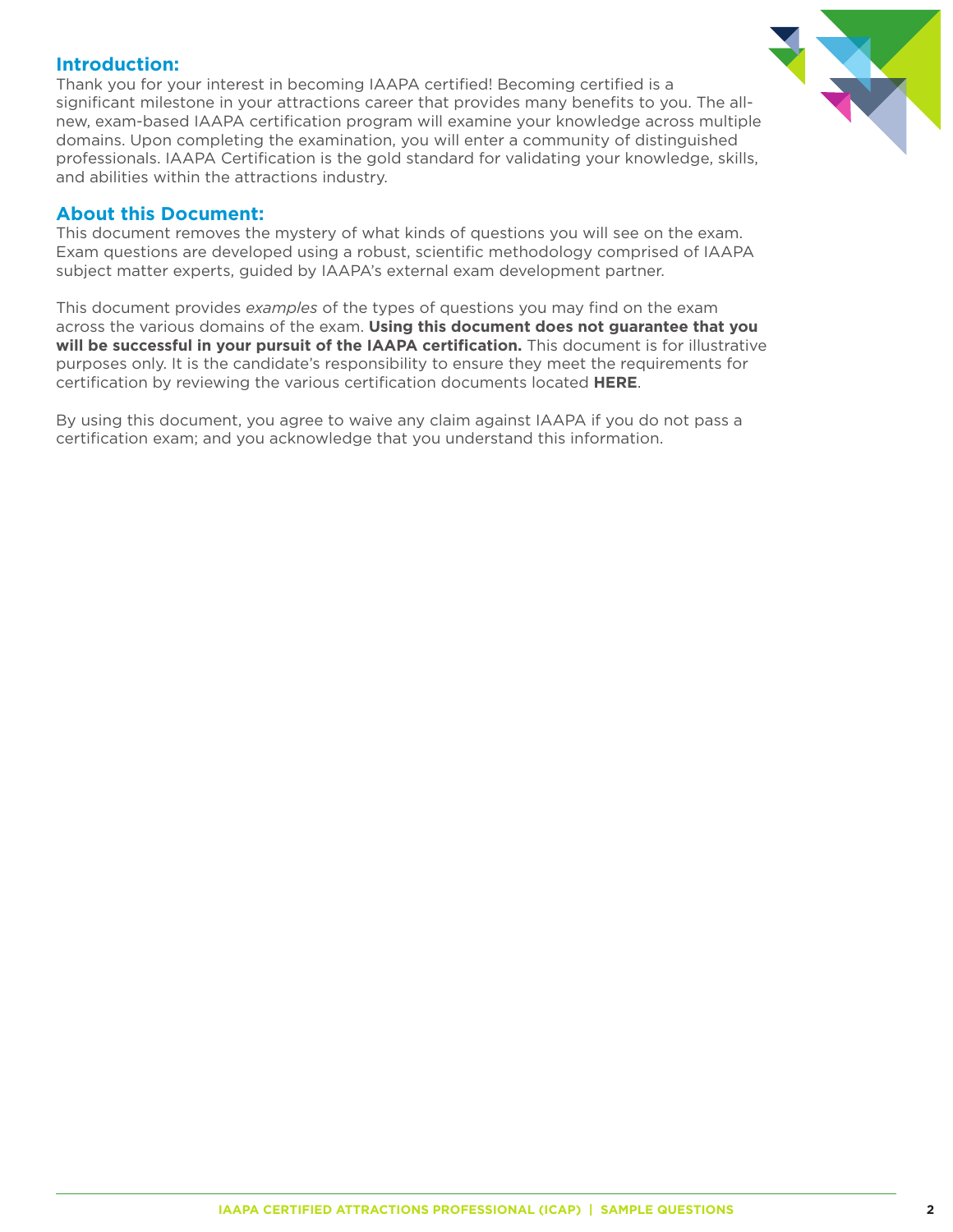The process of anticipating your guests needs, offering additional or upgrading their options while closing the sale is a simple way of increasing your bottom line. What is the name of this sales process?



- A. Suggestive selling
- B. Anchor sales
- C. Flash selling
- D. Cross Sales

Correct Answer - A. Suggestive selling Domain 2: Revenue Operations and Financial Management - n/a

#### **2.**

Jeremiah was the lead prep and cook for an afternoon BBQ at your amusement park. He would need to purchase and prep for the BBQ menu: ground beef for hamburgers, steaks, and the ingredients for making potato salad. He started at the local market, when he left the store, he put his groceries in the trunk and stopped by the department store for some new serve ware. It took about 10 minutes there, and then Jeremiah headed to the on site kitchen to prepare the food. He was concerned that it had been too hot in the car, but everything was still cold when he got there. Jeremiah put everything in the refrigerator. The meat fit well on the top shelf, right above the potato salad ingredients. Later on, he cooked the potatoes and used a sharp knife to trim some excess fat off of the raw steaks. Then he cut up the rest of the vegetables for the potato salad with the sharp knife on a cutting board. Jeremiah formed the hamburger patties, seasoned the steaks, and finished making the potato salad. When he arrived at the BBQ zone, he set the potato salad on the picnic table and went to grill the steaks and burgers. He cooked both to about medium done-ness, meaning both were pink in the middle. Which of the following statements best describes the most likely outcome from Jeremiah's prep and cooking process?

- A. Guests will be fine and comment of their great day; Jeremiah followed food safe guidelines and recommendations.
- B. Guests may potentially complain about the lack of variety especially vegan or vegetarians.
- C. Guests may potentially have food-borne illnesses cross contamination and consumption of dangerous bacteria.
- D. Guests will need hospitalization due to the items being stored in a car for 10 minutes before refrigerating.

Correct Answer - C. Guests may potentially have food-borne illnesses cross contamination and consumption of dangerous bacteria. Domain 2: Revenue Operations and Financial Management - n/a

#### **3.**

Family Entertainment Centers (FECs) typically have a combination of the two types of games on site. These are strategically placed in within the locations to increase play and drive revenue. What are the two types of FEC games?

- A. Cos Play and Incremental
- B. Simulation and Action
- C. Arcade and Redemption
- D. Win-Win and Multi-Player

Correct Answer - C. Arcade and Redemption Domain 2: Revenue Operations and Financial Management - n/a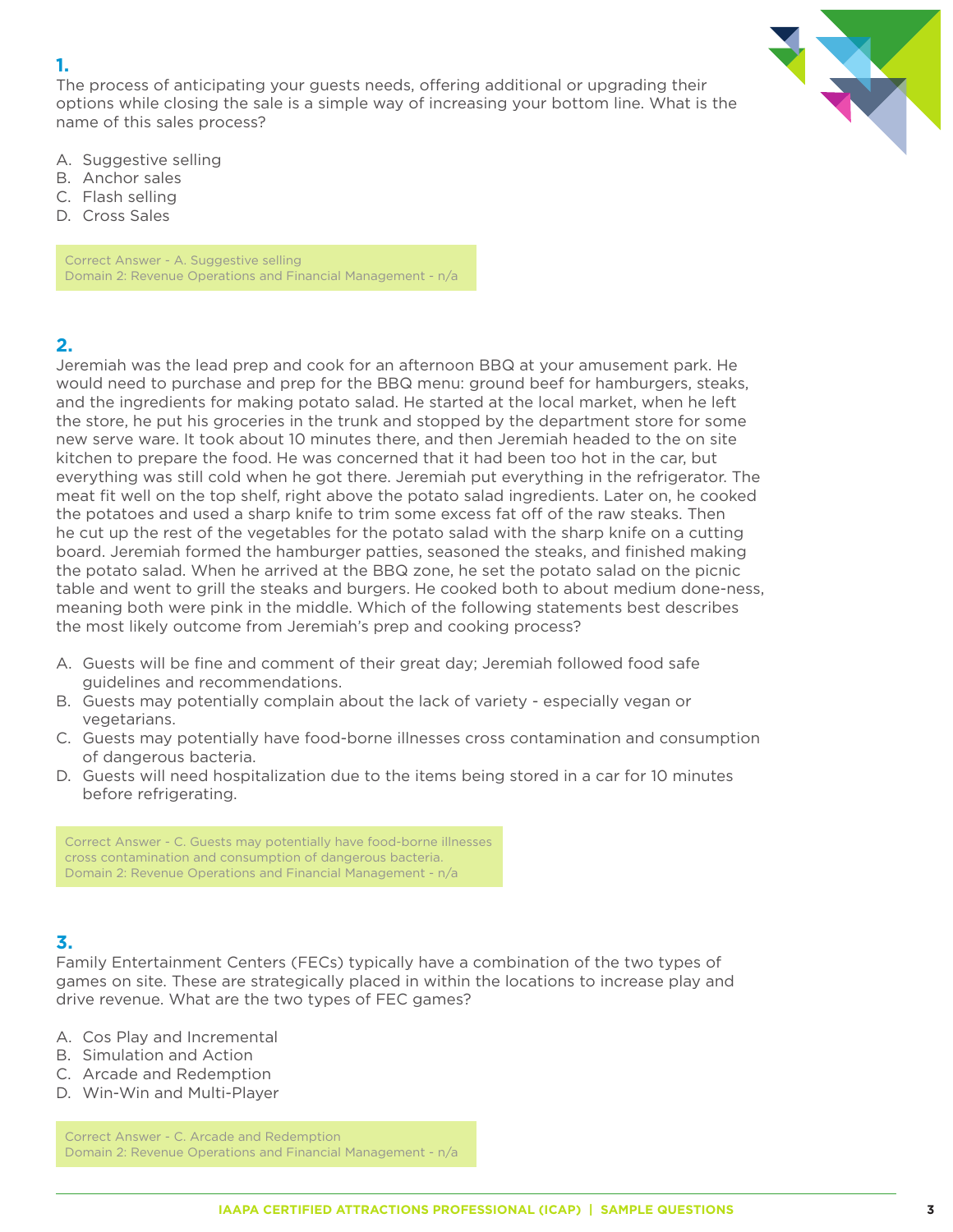Which of the following will be least useful for a family with young children waiting in queue for a show to start?



- A. Next show time
- B. Average queue time and seats available
- C. Special promotion happening next month
- D. Directions to the nearest washroom facility

Correct Answer - C. Special promotion happening next month Domain 1: Facility Operations, Entertainment, and Guest Relations - 1.2.c: Understand communication and signage regarding entertainment details (weather notifications, exceptions, delays, etc.)

#### **5.**

Which of the following skills would be most appropriate for a costume character (dressed up as Michael Jackson) to perform in a new skill-based show?

- A. Breakdancing
- B. Juggling
- C. Fire breathing
- D. Driving a parade float

Correct Answer - A. Breakdancing

Domain 1: Facility Operations, Entertainment, and Guest Relations - 1.3.c: Understand utilization of costume characters to fill voids of time in show capacity or to create show experience

#### **6.**

Which of the following statements is true regarding social media interactions between team members and guests?

- A. It is acceptable and common for social media team members to contact guests using the team member's personal social media accounts instead of the company's account, as it creates a stronger guest engagement.
- B. Because social media messages are not published on the company's website or other marketing platform, standards can be relaxed when it comes to spelling, grammar, syntax, in order to communicate with guests quickly and more efficiently.
- C. Social media team members should be mindful that any communication sent to a guest on a company account, even through a private channel, is reflective of the company and the image the company has put in place.
- D. Social media team members should take advantage of the fact that they are communicating with guests directly and use it as an opportunity to promote offerings and sell more tickets.

Correct Answer - C. Social media team members should be mindful that any communication sent to a guest on a company account, even through a private channel, is reflective of the company and the image the company has put in place. Domain 1: Facility Operations, Entertainment, and Guest Relations - 1.6.d: Manage social media interactions between staff and guests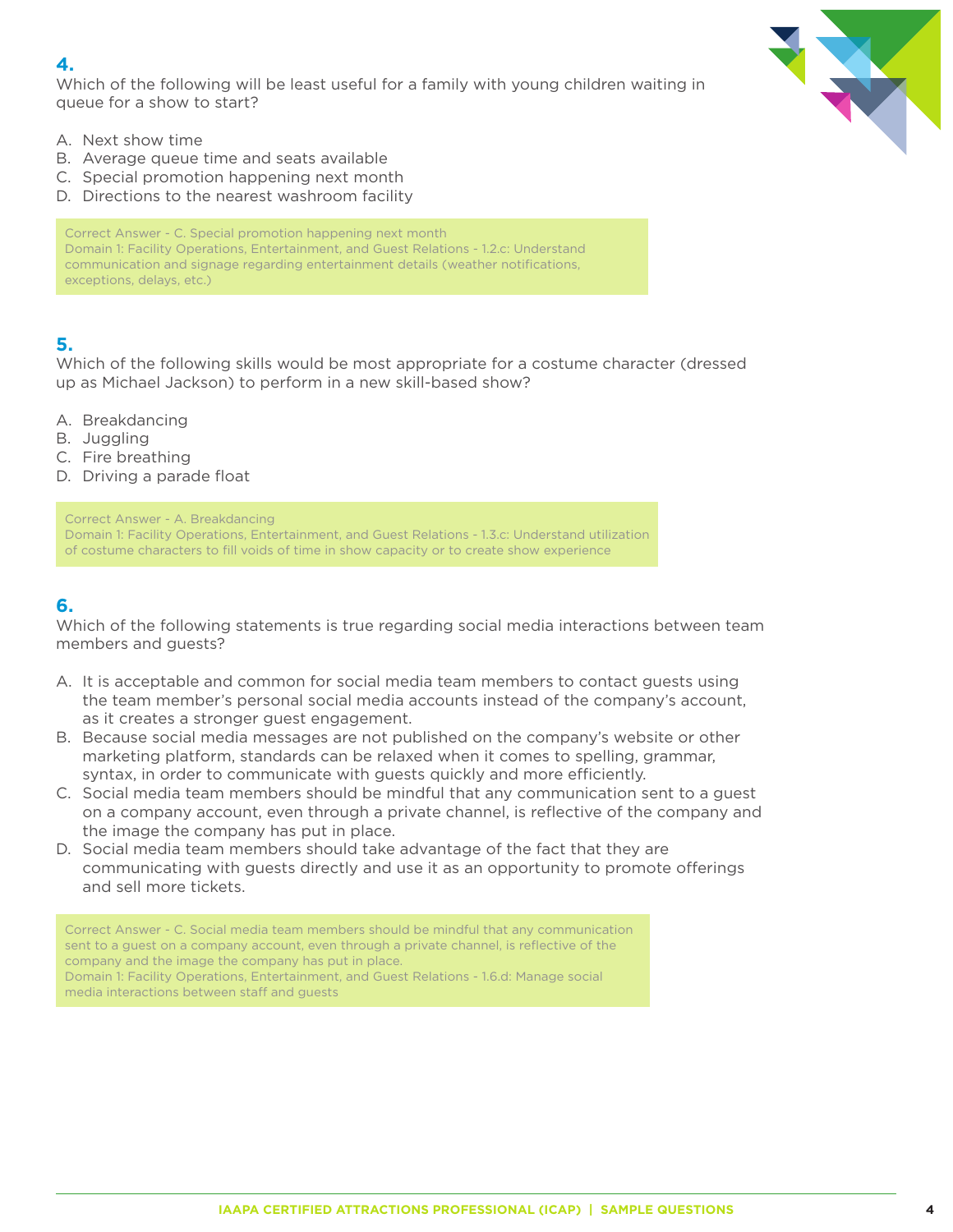Which of the following should be available to all front line (guest facing) team members to help with guest recovery situations?

- A. A real time per cap to budget comparison for the day
- B. Season Pass refund forms
- C. Free meal or snack coupons
- D. Front line (guest facing) team members don't need any tools to help with guest recovery situations. They should send all negative guest situations to Guest Relations.

Correct Answer C. Free meal or snack coupons Domain 1: Facility Operations, Entertainment, and Guest Relations - 1.6.f: Design and develop recovery toolkits (e.g., meal tickets, reduced future tickets, complimentary souvenirs)

#### **8.**

Where should be a guest's first point of contact be if they have a question regarding an accommodation for an attraction or experience?

- A. Directly at that attraction/experience.
- B. Guest Services
- C. First Aid
- D. VIP Lounge

Correct Answer - B. Guest Services Domain 1: Facility Operations, Entertainment, and Guest Relations - 1.7.a: Understand resources available for guests with disabilities (including temporary limitations)

#### **9.**

You are the Operations Director of a theme park who is planning for a special event (lasting 2 months) which will happen next year. Which of the following is NOT a reliable way to cater for the expected increase in manpower demand?

- A. Hire a pool of additional part-timers through a contract arrangement.
- B. Deploy and cross-train existing staff members from office to help out in Front-of-House roles (such as guest servicing or crowd control).
- C. Recruit volunteers through roadshows in the theme park.
- D. Pay extra salary for existing staff to work overtime duty in line with labor regulations.

Correct Answer - C. Recruit volunteers through roadshows in the theme park. Domain 2: Revenue Operations and Financial Management - 2.2.e: Understand scheduling for front of house (FOH) and back of house (BOH) staff in non-peak and peak times, and special events

#### **10.**

Stock for games units should be stored in which of the following locations?

- A. In a secure offsite location
- B. In a location that provides easy access to the stock if quick replenishment is needed
- C. In a central location accessible by all game booths in the park
- D. It is better to store stock off site and operators should accurately forsee demand

Correct Answer - B. In a location that provides easy access to the stock if quick replenishment is needed Domain 2: Revenue Operations and Financial Management - 2.3.c: Understand product guidelines for proper storage, review and replenishment process, including in food and beverage and game environments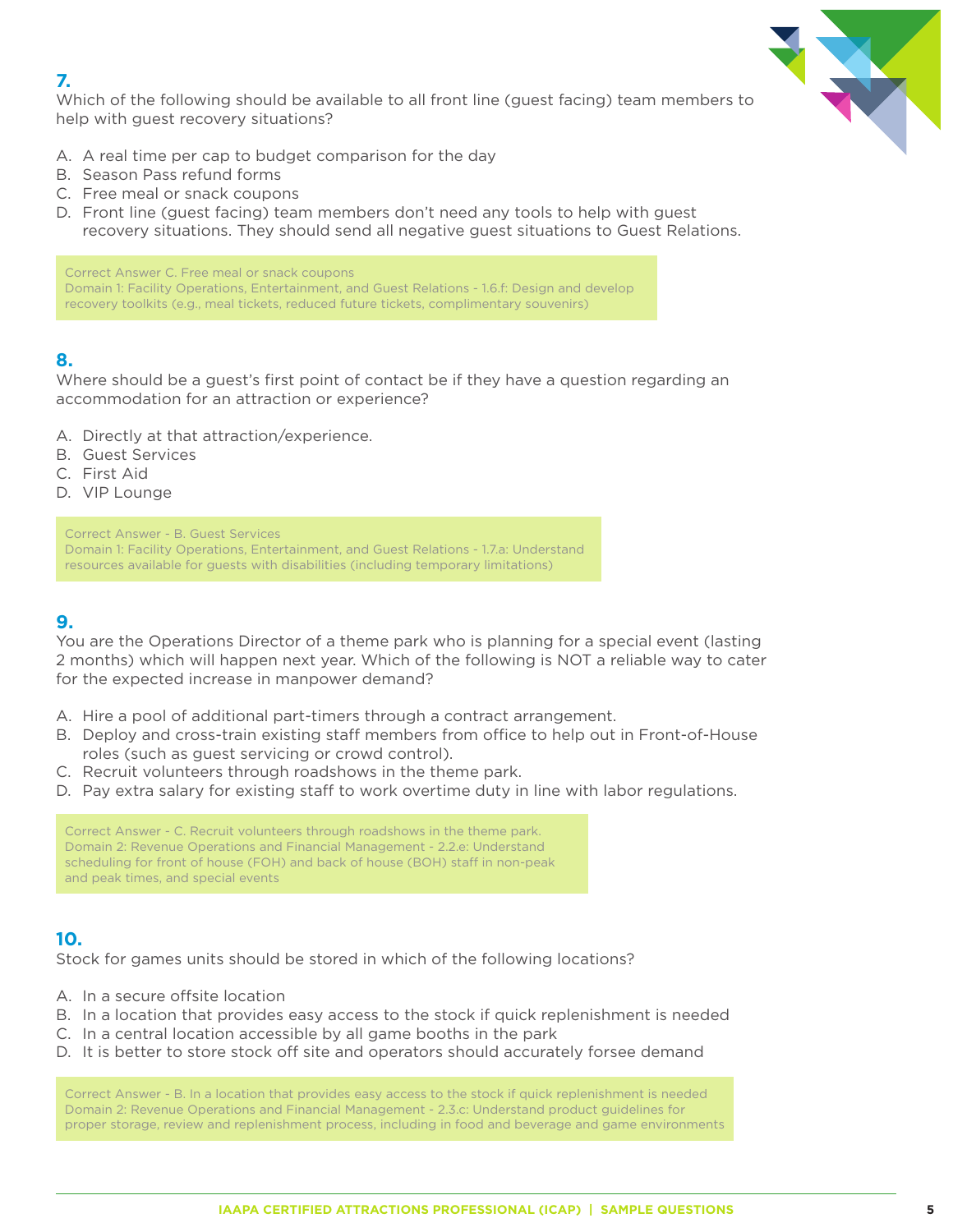Which of the following should be discouraged when operating a games booth?

- A. Allowing guests to trade-in / exchange the prizes won for cash at the counter
- B. Curating a variety of prizes and gifts for different guests segments
- C. Allowing guests to accumulate points over a span of time for bigger redemption
- D. Trying to offer exclusive and limited edition prizes that is not available in the retail store

Correct Answer - A. Allowing guests to trade-in / exchange the prizes won for cash at the counter Domain 2: Revenue Operations and Financial Management - 2.3.g: Understand processes and procedures for game and prize handling

#### **12.**

Which of the following is NOT a good pricing approach to encourage repeat visits?

- A. Offer bundle packages that includes admission, transport, food, and accommodation options.
- B. Provide discounts for students and guests coming in groups.
- C. Increase price by 50 percent for guests during peak periods, to cover the increased operating cost for a special event.
- D. Provide discounts for guests buying multi-park tickets online in advance.

Correct Answer - C. Increase price by 50 percent for guests during peak periods, to cover the increased operating cost for a special event. Domain 2: Revenue Operations and Financial Management - 2.4.b: Manage various types of memberships, annual passes, group sales, and special program guests and sales

#### **13.**

When planning evacuation procedures which of the following should be considered?

- A. The quickest method of evacuation
- B. Resources required, time to evacuate, route and potential hazards whilst keeping guests safe
- C. The route that will cause the least panic to guests
- D. The procedure that will have the least chance of press coverage and media attention

Correct Answer - B. Resources required, time to evacuate, route and potential hazards whilst keeping guests safe Domain 3: Safety and Security - 3.2.b: Knowledge of appropriate evacuation procedures according to specific events

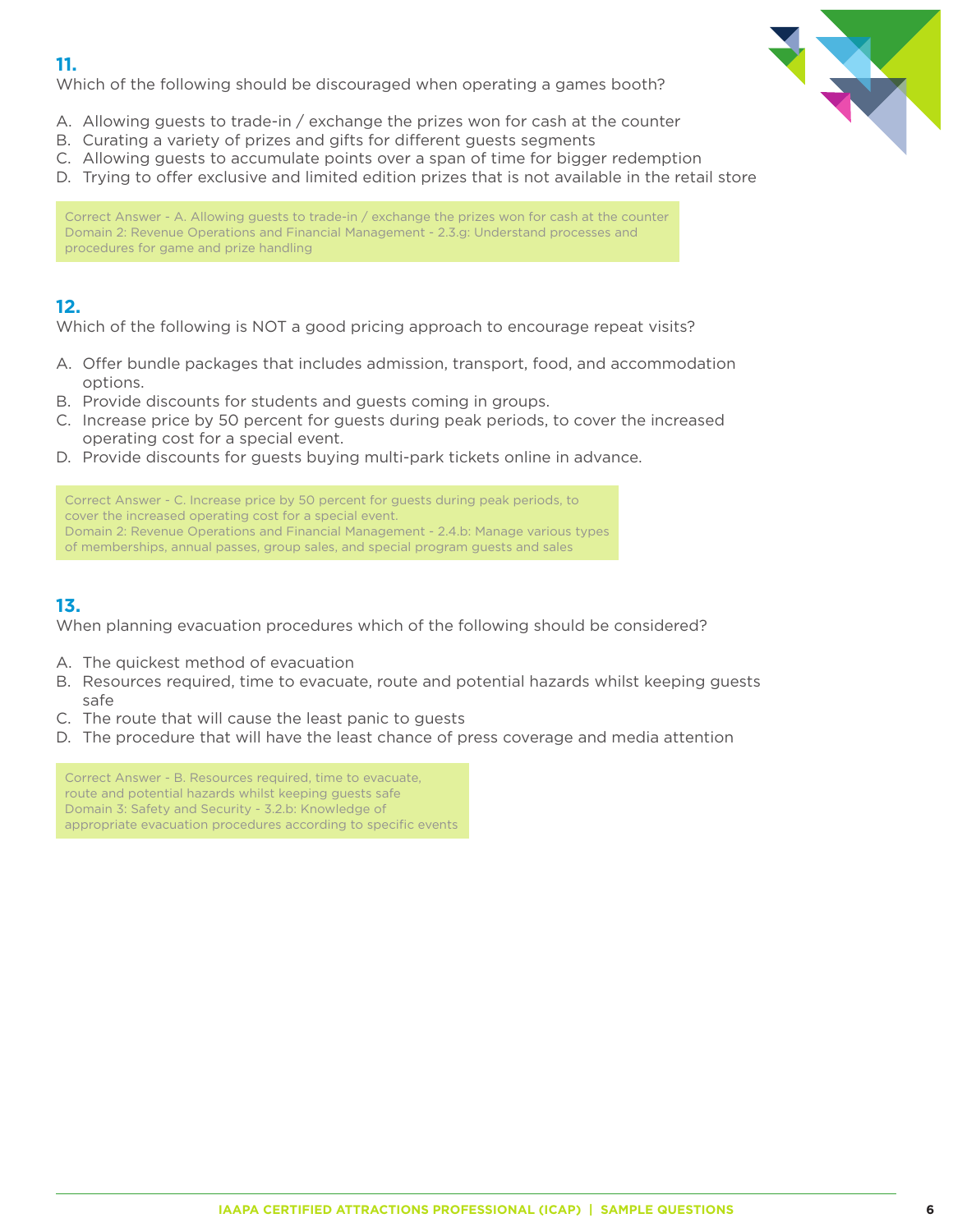Having the correct Personal Protective Equipment (PPE) available and correctly used during an emergency response is critical. Which of the following is the best way to facilitate correct and efficient use of PPE?

- A. During an emergency, work to determine the type of emergency so that the correct safety teams can be dispatched as quickly as possible.
- B. Have well-trained safety teams that have actively trained with their respective PPE to assure efficient, correct use of the PPE in the course of an emergency.
- C. Only check that PPE is available when responding to an emergency that you are not trained to respond to.
- D. Make sure cloth gloves are available when responding to an emergency where blood is present.

Correct Answer - B. Have well-trained safety teams that have actively trained with their respective PPE to assure efficient, correct use of the PPE in the course of an emergency. Domain 3: Safety and Security - 3.2.c: Knowledge of Personal Protective Equipment (PPE) required for varying emergency response situations

#### **15.**

Which of the following is not an appropriate operational procedure for managing hazardous substances in the workplace?

- A. Always carry substances in clearly marked containers identifying substance.
- B. Always wash your hands before using a hazardous substance.
- C. Always store properly as per label instructions.
- D. Always store flammable materials away from direct sun light.

Correct Answer - B. Always wash your hands before using a hazardous substance. Domain 3: Safety and Security - 3.3.a: Identify appropriate operational procedures for managing hazardous substances in the workplace

#### **16.**

When considering emergency management to incidents it is important to do which of the following?

- A. Carry out planning to around the time incidents are most likely to happen
- B. Have a competent team who can make decisions on the spot
- C. Have a documented plan for all types of incidents that is practiced often and reviewed regularly
- D. Practice the plan yearly

Correct Answer - C. Have a documented plan for all types of incidents that is practiced often and reviewed regularly Domain 3: Safety and Security - 3.3.b: Knowledge of standard operational responses to natural disasters, weather, and critical incidents

#### **17.**

As a team member walks the attraction they notice a guest laying face down under a bush. After enacting the internal emergency response system, what is correct first step?

- A. Survey the scene to make sure it is safe to approach the guest.
- B. Immediately begin crowd control keeping curious onlookers back from the scene.
- C. Pull the guest out carefully by the ankles to asses the situation.
- D. Check to see if the guest is breathing and begin CPR if needed.

Correct Answer - A. Survey the scene to make sure it is safe to approach the guest. Domain 3: Safety and Security - 3.3.d: Knowledge of basic First Aid

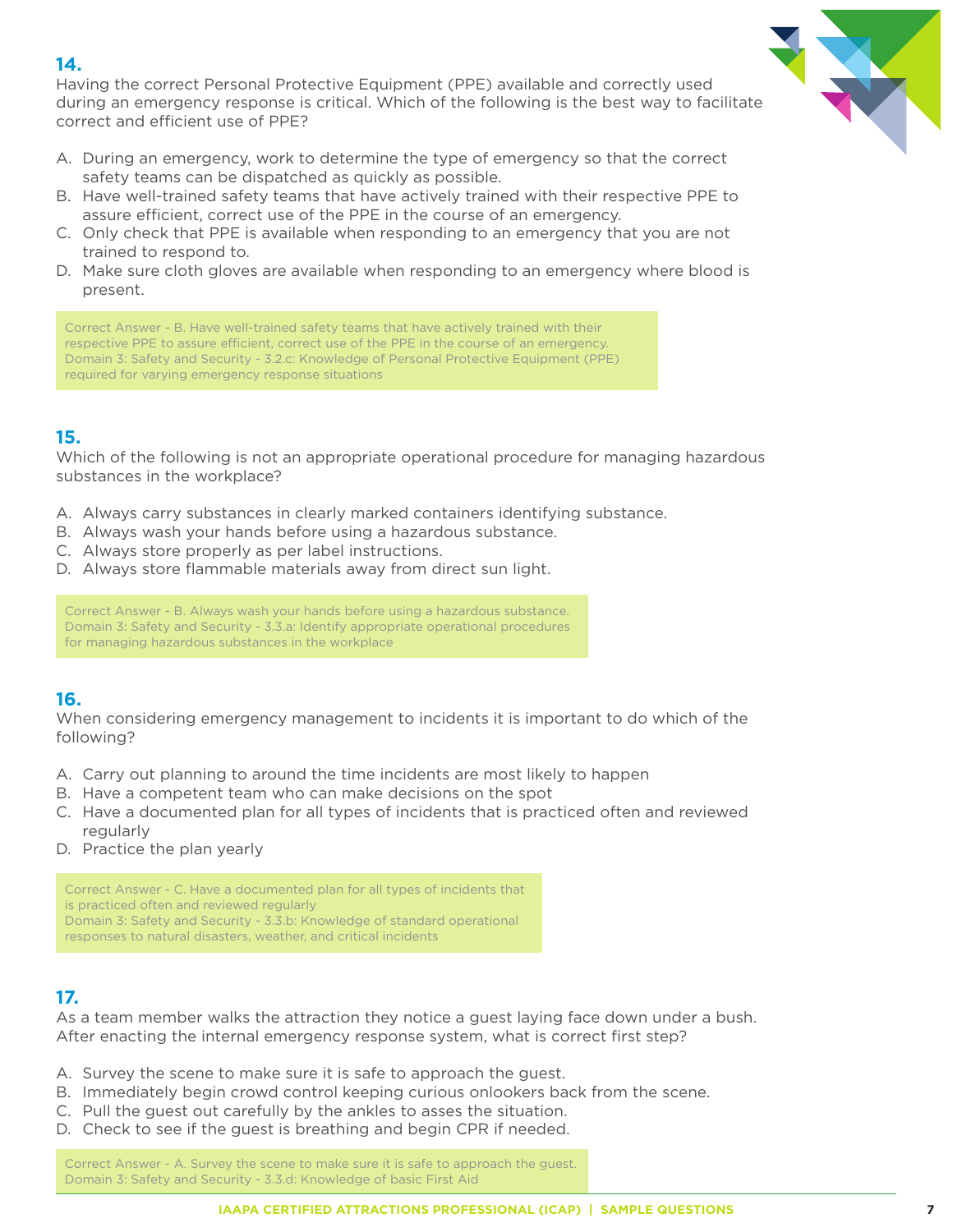Good principles of food safety are:

- A. Clean, cook thoroughly, maximise spend and present food well
- B. Clean food & beverage units once a day
- C. Carry out regular pest control when pests are seen
- D. Clean, Separate, Cook, and Chill

Correct Answer - D. Clean, Separate, Cook, and Chill Domain 3: Safety and Security - 3.4.b: Identify solutions for controlling hazards

#### **19.**

When carrying out training it is important to do which of the following?

- A. Ensure employees attend training and sign the attendance sheet; this will show the business has complied with requirements.
- B. Carry out effective training, document, test and review and recap performance to ensure that not only is training documented but team members understand and can comply.
- C. Make employees aware of their legal responsibilities so they can later be held responsible should they not follow compliance procedures.
- D. Carry out informal training so that employees don't lose interest.

Correct Answer - B. Carry out effective training, document, test and review and recap performance to ensure that not only is training documented but team members understand and can comply. Domain 3: Safety and Security - 3.5.b: Understand the requirement to conduct and document compliance training

#### **20.**

A new show has been added to your parks Halloween event. It is very popular and frequently has standing room only (SRO) occupancy. There are guests that are blocking a temporary performer entry pathway. How would you handle this situation?

- A. Prior to the start of the show, you review procedures with your operational staff determining that stanchions need to be placed in the performer pathway. After the performers pass through this space, operations can remove the barrier.
- B. You inform the performers that they will no longer do that part of the show and will skip over to the next immediate scene.
- C. You allow the performers to continue to squeeze through the same pathway where the guests are. The guests seem to like being in the middle of the action and the performers are okay with it.
- D. You call the Show Director and inform them of what is going on. The Show Director comes to the next show to observe the issues and then plans a rehearsal to rework the performers traffic patterns.

Correct Answer - A. Prior to the start of the show, you review procedures with your operational staff determining that stanchions need to be placed in the performer pathway. After the performers pass through this space, operations can remove the barrier. Domain 3: Safety and Security - 3.6.a: General awareness of venue-specific safety for both front- and back-of-house operations

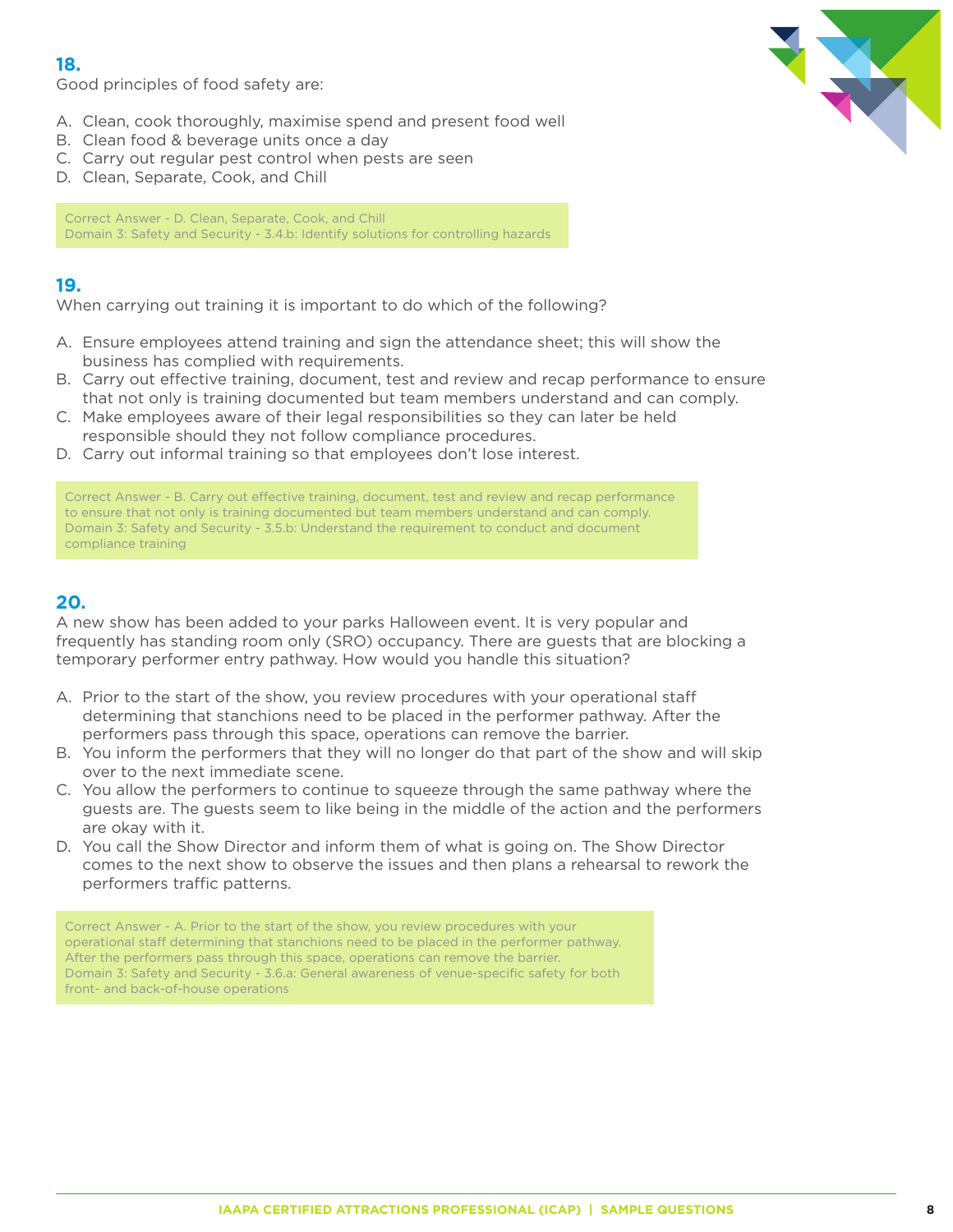Effective waste disposal procedures may include which of the following?



- A. Recycling items where there is a financial beneift for the business
- B. Encouraging guests to recycle on park and take responsibility
- C. Seperating waste streams when they come from the park, managing back of house waste including packaging and oils and ensuring they are segregated in the main waste holding area
- D. Encouraging guests to take some of their waste home

Correct Answer - C. Seperating waste streams when they come from the park, managing back of house waste including packaging and oils and ensuring they are segregated in the main waste holding area Domain 3: Safety and Security - 3.6.b: Knowledge of environmental and waste disposal procedures

#### **22.**

When developing protocol for the use of radios in your attraction you should do which of the following?

- A. Understand the associate who has worked there longer always goes first.
- B. Assign a name to each user to avoid using their real names.
- C. Be confident sharing sensitive information as guests normally do not pay attention to the radios.
- D. Use a coded system to keep communications internal.

Correct Answer - D. Use a coded system to keep communications internal. Domain 3: Safety and Security - 3.7.a: Knowledge of basic security equipment operation

### **23.**

Which of the following is a fundamental principle of emergency planning?

- A. Emergency planning should be seen as a continual process.
- B. If a certain natural disaster has not occurred in your area there is no need to invest important time in planning for that disaster.
- C. Emergency planning should focus on internal communication and actions and not involve outside emergency personnel.
- D. Some plans work better with less details and allows front line team members to "think on their feet".

Correct Answer - A. Emergency planning should be seen as a continual process. Domain 3: Safety and Security - 3.7.b: Understand logistical necessities of providing security measures as needed (e.g., supplies, equipment, personnel, etc.)